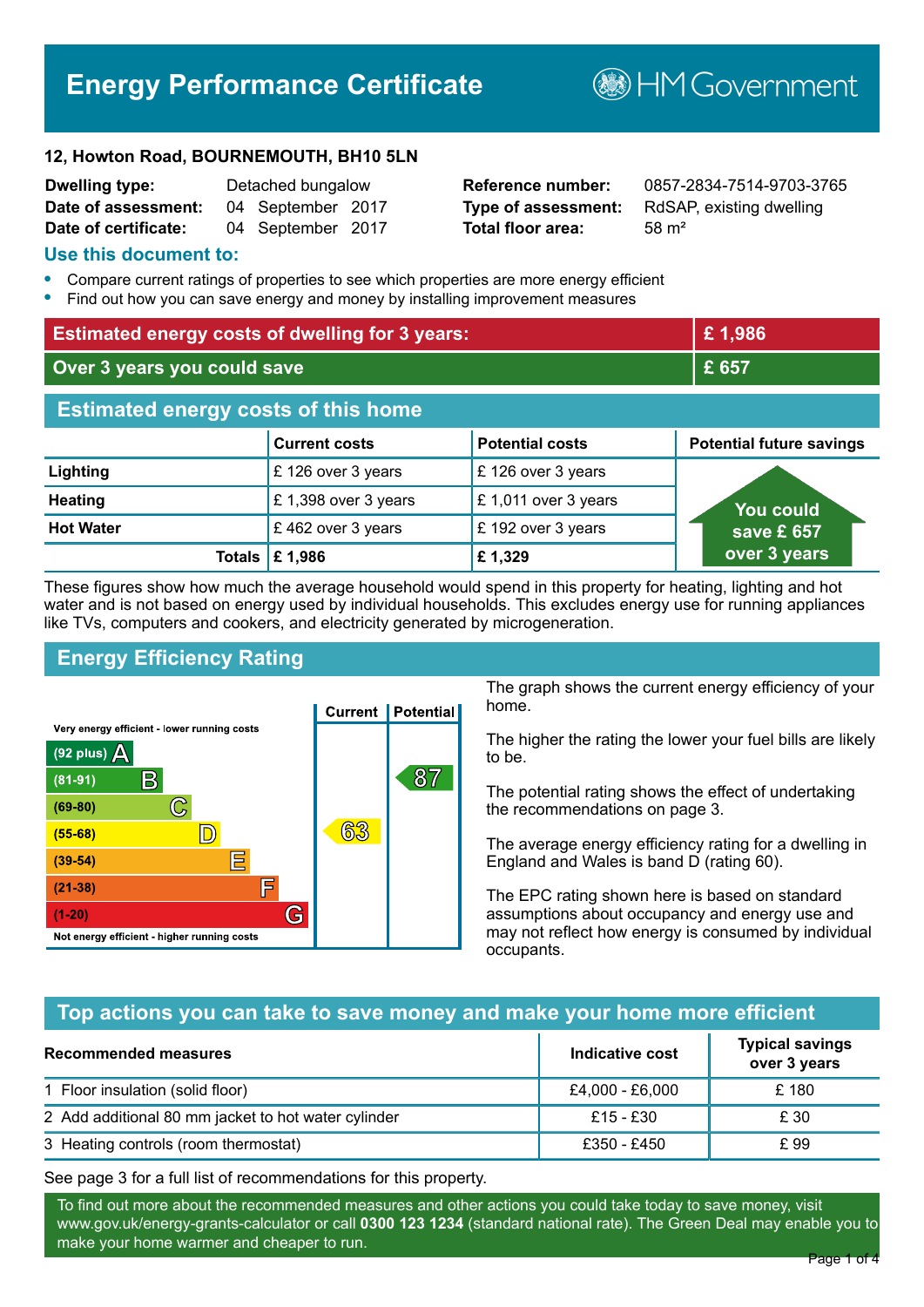**Energy Performance Certificate**

## **Summary of this home's energy performance related features**

| <b>Element</b>        | <b>Description</b>                       | <b>Energy Efficiency</b> |
|-----------------------|------------------------------------------|--------------------------|
| Walls                 | Cavity wall, filled cavity               | ★★★★☆                    |
| Roof                  | Pitched, 200 mm loft insulation          | ★★★★☆                    |
| Floor                 | Solid, no insulation (assumed)           |                          |
| Windows               | Mostly double glazing                    | ★★★☆☆                    |
| Main heating          | Boiler and radiators, mains gas          | ★★★★☆                    |
| Main heating controls | Programmer, TRVs and bypass              | ★★★☆☆                    |
| Secondary heating     | None                                     |                          |
| Hot water             | From main system                         | ★★★★☆                    |
| Lighting              | Low energy lighting in all fixed outlets | *****                    |

Current primary energy use per square metre of floor area: 279 kWh/m² per year

The assessment does not take into consideration the physical condition of any element. 'Assumed' means that the insulation could not be inspected and an assumption has been made in the methodology based on age and type of construction.

## **Low and zero carbon energy sources**

Low and zero carbon energy sources are sources of energy that release either very little or no carbon dioxide into the atmosphere when they are used. Installing these sources may help reduce energy bills as well as cutting carbon. There are none provided for this home.

## **Your home's heat demand**

For most homes, the vast majority of energy costs derive from heating the home. Where applicable, this table shows the energy that could be saved in this property by insulating the loft and walls, based on typical energy use (shown within brackets as it is a reduction in energy use).

| <b>Heat demand</b>           | <b>Existing dwelling</b> | Impact of loft<br>insulation | Impact of cavity<br>wall insulation | Impact of solid<br>wall insulation |
|------------------------------|--------------------------|------------------------------|-------------------------------------|------------------------------------|
| Space heating (kWh per year) | 6.266                    | N/A                          | N/A                                 | N/A                                |
| Water heating (kWh per year) | 2.598                    |                              |                                     |                                    |

You could receive Renewable Heat Incentive (RHI) payments and help reduce carbon emissions by replacing your existing heating system with one that generates renewable heat, subject to meeting minimum energy efficiency requirements. The estimated energy required for space and water heating will form the basis of the payments. For more information, search for the domestic RHI on the www.gov.uk website.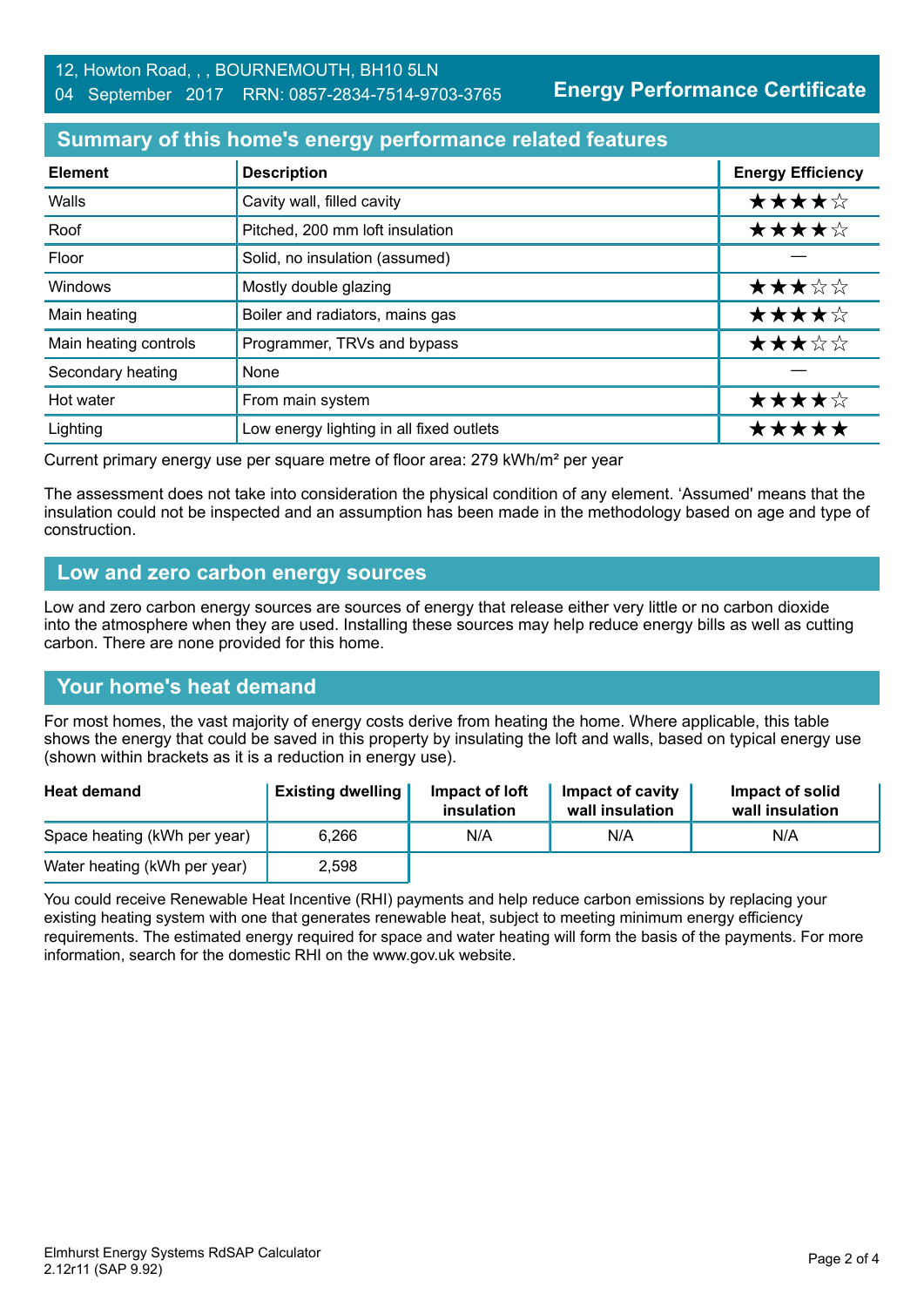#### 12, Howton Road, , , BOURNEMOUTH, BH10 5LN 04 September 2017 RRN: 0857-2834-7514-9703-3765

## **Recommendations**

The measures below will improve the energy performance of your dwelling. The performance ratings after improvements listed below are cumulative; that is, they assume the improvements have been installed in the order that they appear in the table. Further information about the recommended measures and other simple actions you could take today to save money is available at www.gov.uk/energy-grants-calculator. Before installing measures, you should make sure you have secured the appropriate permissions, where necessary. Such permissions might include permission from your landlord (if you are a tenant) or approval under Building Regulations for certain types of work.

| <b>Recommended measures</b>                       | Indicative cost | <b>Typical savings</b><br>per year | <b>Rating after</b><br>improvement |
|---------------------------------------------------|-----------------|------------------------------------|------------------------------------|
| Floor insulation (solid floor)                    | £4,000 - £6,000 | £ 60                               | <b>D66</b>                         |
| Add additional 80 mm jacket to hot water cylinder | £15 - £30       | £10                                | <b>D67</b>                         |
| Heating controls (room thermostat)                | £350 - £450     | £ 33                               | <b>D68</b>                         |
| Replace boiler with new condensing boiler         | £2,200 - £3,000 | £ 54                               | C71                                |
| Solar water heating                               | £4,000 - £6,000 | £40                                | C73                                |
| Replacement glazing units                         | £1,000 - £1,400 | £21                                | C74                                |
| Solar photovoltaic panels, 2.5 kWp                | £5,000 - £8,000 | £316                               | <b>B87</b>                         |

## **Alternative measures**

There are alternative measures below which you could also consider for your home.

- **•** Biomass boiler (Exempted Appliance if in Smoke Control Area)
- **•** Micro CHP

## **Opportunity to benefit from a Green Deal on this property**

Green Deal Finance allows you to pay for some of the cost of your improvements in instalments under a Green Deal Plan (note that this is a credit agreement, but with instalments being added to the electricity bill for the property). The availability of a Green Deal Plan will depend upon your financial circumstances. There is a limit to how much Green Deal Finance can be used, which is determined by how much energy the improvements are estimated to **save** for a 'typical household'.

You may be able to obtain support towards repairs or replacements of heating systems and/or basic insulation measures, if you are in receipt of qualifying benefits or tax credits. To learn more about this scheme and the rules about eligibility, call the Energy Saving Advice Service on **0300 123 1234** for England and Wales.